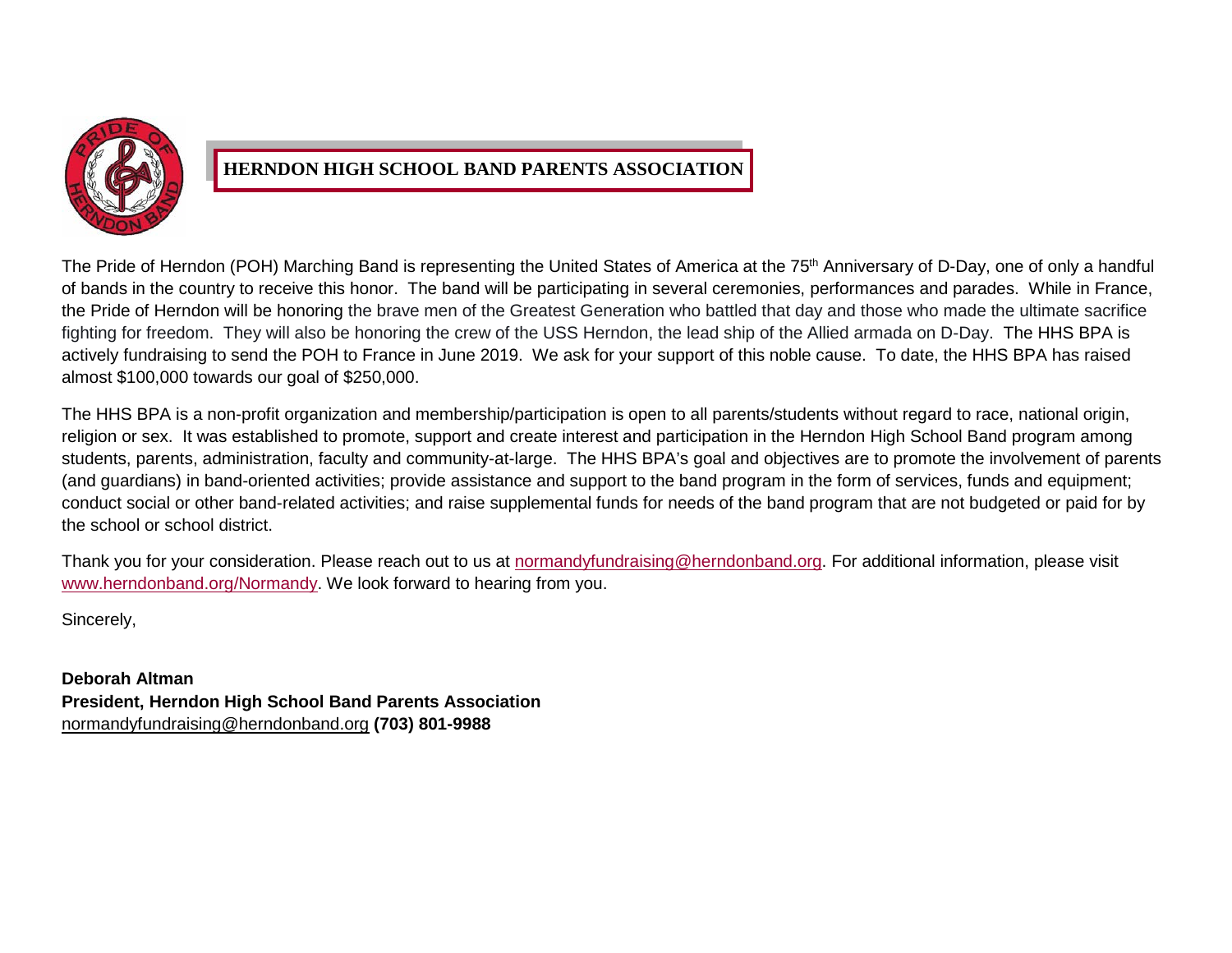## **Pride of Herndon Marching Band Sponsorship Marching for the "Greatest Generation"**

| <b>Sponsor Level</b> | <b>Donation</b>   | E-Newsletter | Social Media Exposure | Name on Trip Shirt | Name/Logo on Trip Shirt | Name/Logo on Normandy Brick | Private<br>Small Ensemble<br>Performance | Check Presentation at Normandy<br>Concert<br>Send-off | Name/Logo on Trip "Honor Tags"<br>and Banner |
|----------------------|-------------------|--------------|-----------------------|--------------------|-------------------------|-----------------------------|------------------------------------------|-------------------------------------------------------|----------------------------------------------|
| Ensign               | $$1 - 499$        | $\bigstar$   |                       |                    |                         |                             |                                          |                                                       |                                              |
| Lieutenant           | $$500 - 1,999$    | 大            | $\bigstar$            |                    |                         |                             |                                          |                                                       |                                              |
| Commander            | $$2,000 - 4,999$  | ★            | 大                     | Х                  |                         |                             |                                          |                                                       |                                              |
| Captain              | $$5,000 - 9,999$  | ★            | Х                     | ★                  | ★                       |                             |                                          |                                                       |                                              |
| Rear Admiral         | \$10,000 - 14,999 | $\bigstar$   |                       | ★                  | ★                       | ★                           |                                          |                                                       |                                              |
| Vice Admiral         | \$15,000 - 24,999 | $\bigstar$   |                       | ★                  | $\bigstar$              |                             | 大                                        |                                                       |                                              |
| Admiral              | \$25,000 - 49,999 | ★            |                       | 本                  | ★                       |                             | $\bigstar$                               |                                                       |                                              |
| <b>Fleet Admiral</b> | \$50,000 and up   | Х            |                       | ★                  |                         |                             |                                          |                                                       |                                              |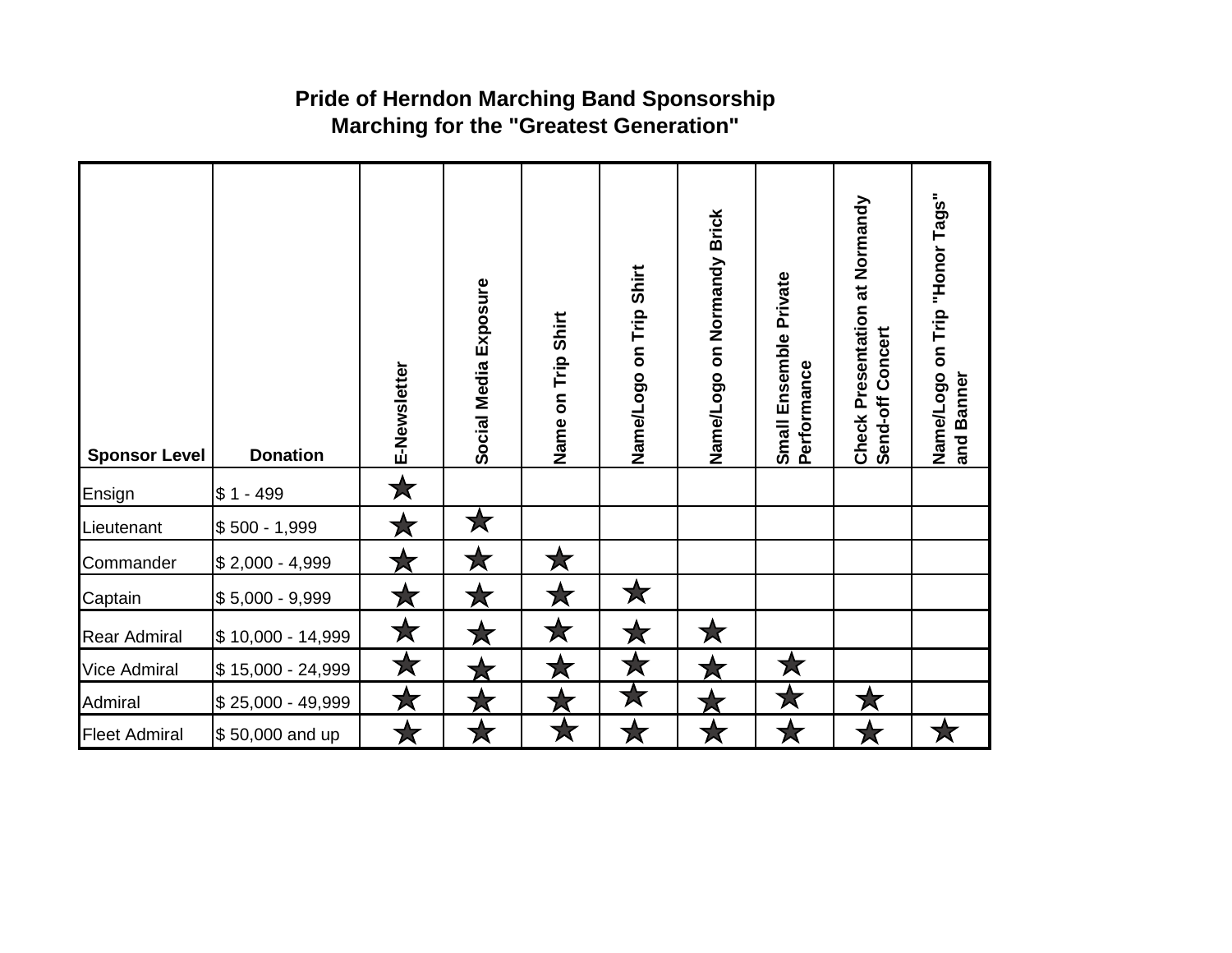## **Pride of Herndon Marching Band Sponsorship**

## **Marching for the "Greatest Generation"**

- **E-Newsletter** Our newsletter will be sent via email to provide updates on band activities. In addition, sponsors will be included in our Concert Programs.
- **Social Media Exposure** We will recognize sponsors on our band website [\(www.herndonband.org\)](http://www.herndonband.org/), and on our Facebook and Twitter accounts.
- **Name on Trip Shirt** Sponsor name will be included on the back of the Trip Shirt
- **Name/Logo on Trip Shirt** Sponsor name and logo will be included on the back of the Trip Shirt
- **Name/Logo on Normandy Brick** Sponsor name and logo be included on the Normandy Brick that will be placed along the walkway of the football stadium at Herndon High School
- **Small Ensemble Private Performance** Upon request, POH students will perform at a sponsor's event.
- Check Presentation at the Normandy Send-Off Concert Sponsor will participate in a "check presentation" at the May 10<sup>th</sup> Spring Concert/Normandy Send-Off at Herndon High School
- **Name/Logo on "Honor Tags" and Trip Banner** Sponsor's name and logo will be printed on the back of the students' Honor Tags and Trip Banner. Each student will be carrying an Honor Tag of a USS Herndon Veteran. A special ceremony will be held by the POH on Utah Beach to honor the veterans of the "Greatest Generation". The Trip Banner will be included in a "photo op" at Utah Beach. Dependent on the size of the donation, sponsor's name and logo may be placed on the back of the USS Herndon baseball caps that will be worn by the POH during the D-Day ceremonies and parade.